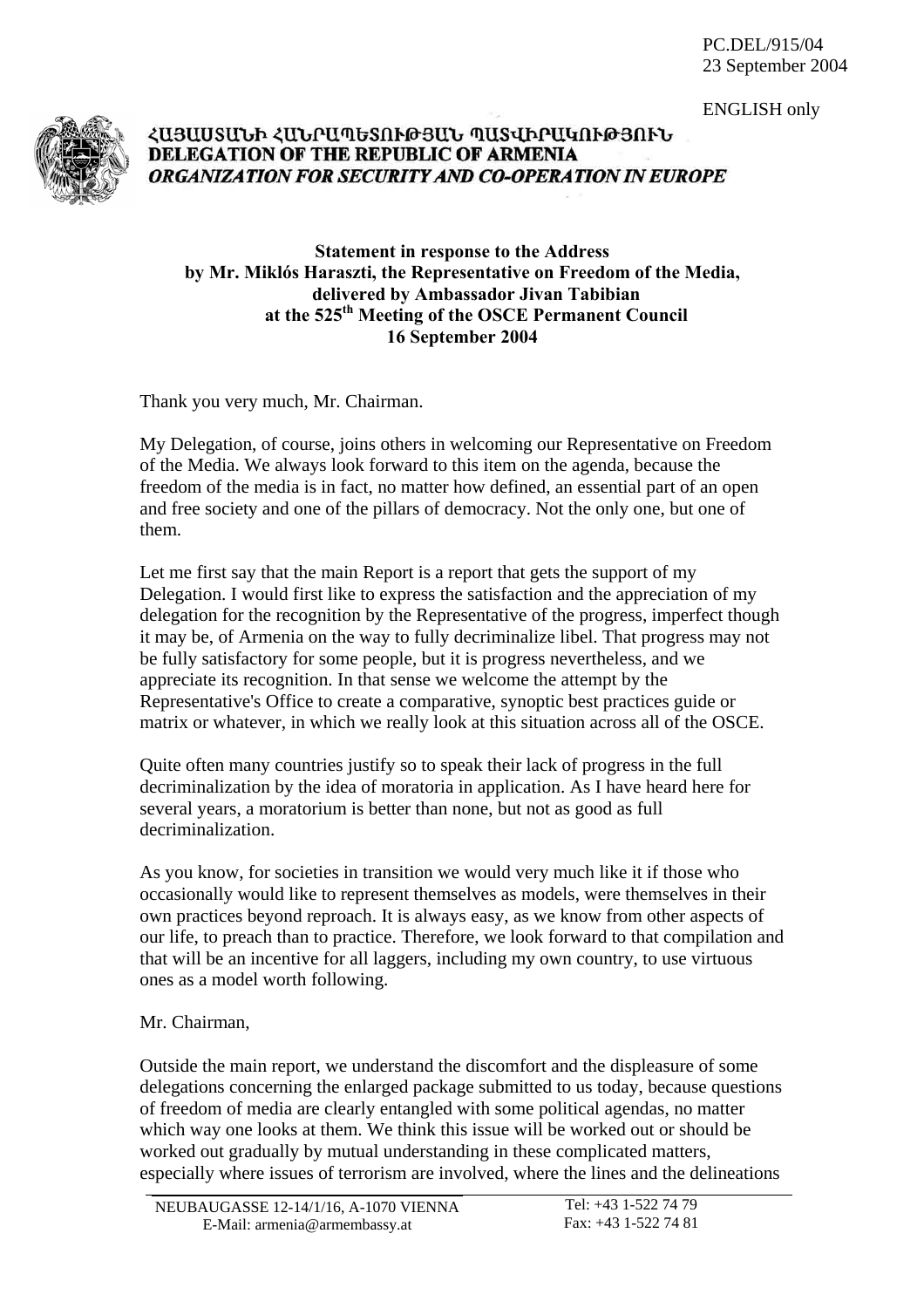of proper and good conduct versus principles of freedom of the media may clash. We do not think it is going to be resolved immediately or easily but we can understand why it creates discomfort and frustration among some delegations, if not outright indignation.

## Mr. Chairman,

My statement would have been completed at this point, but I want to add two things. One is that we welcome in this Report, which by the way is the second of this Representative but one in the long line of reports over the years from that Office, seeing that which we had asked before, that is for the Representative's antenna to become omni-directional. We can recognize and say that this Report gives very solid and welcome hints that its antennas are operating omni-directionally within the OSCE. I think this development should be encouraged, deepened, extended, pursued, sustained, so that we, over the next year or so get even more complete picture of where some of those hidden problems are that are not concentrated in a few places, places we normally expect to be presumably the same trouble areas.

I would have again stopped here, except some ideas come up, not necessarily from our Representative's comments. Let me first start saying that we do not consider ideas as simple commodities. When we do not think of ideas as commodities we have to stop and be careful about the market-place model about ideas.

The dilemma of media in Kosovo is a great example. When we are dissatisfied with absolute or unrestrained freedom, we face the kind of dilemma we face in Kosovo.

This brings us to the entire issue of the phenomenon of unregulated markets. I mean, except for some lunatic libertarians, and I do not mean liberals, because they have their own fringe, the idea of a totally unregulated market, whether it is in one or another commodity, is not real, it is not practiced or found anywhere. Even the most open liberal societies recognize that certain markets or markets about certain commodities need to be regulated. Of course, the most extreme example of this is that, we do not advocate, though again the fringe may, that drug use and drug trade should remain unregulated. It would be horrible to assume and to say: "Why we worry about drugs? Let the marketplace take care of it." You see, the damage caused by certain ideas is such that once the damage is done, the omelet cannot be unscrambled.

The straightening of that damage is not without cost, cost of conflict, cost of suffering, cost to the fabric of a society. I remember as well as almost anybody who has read these things about the admonition of Justice Potter Stewart about "an informed and free press." The fact is, theoretically it is easier to ensure the freedom of the press than it is its being informed, because a truly free press maintains the discretion of whether to be informed, how to select its information and how to selectively display it. If in fact a free press were to be similarly and symmetrically well informed, the phrase "informed and free press" would in fact lead to an ideal society, in which to thrive and to be democratic.